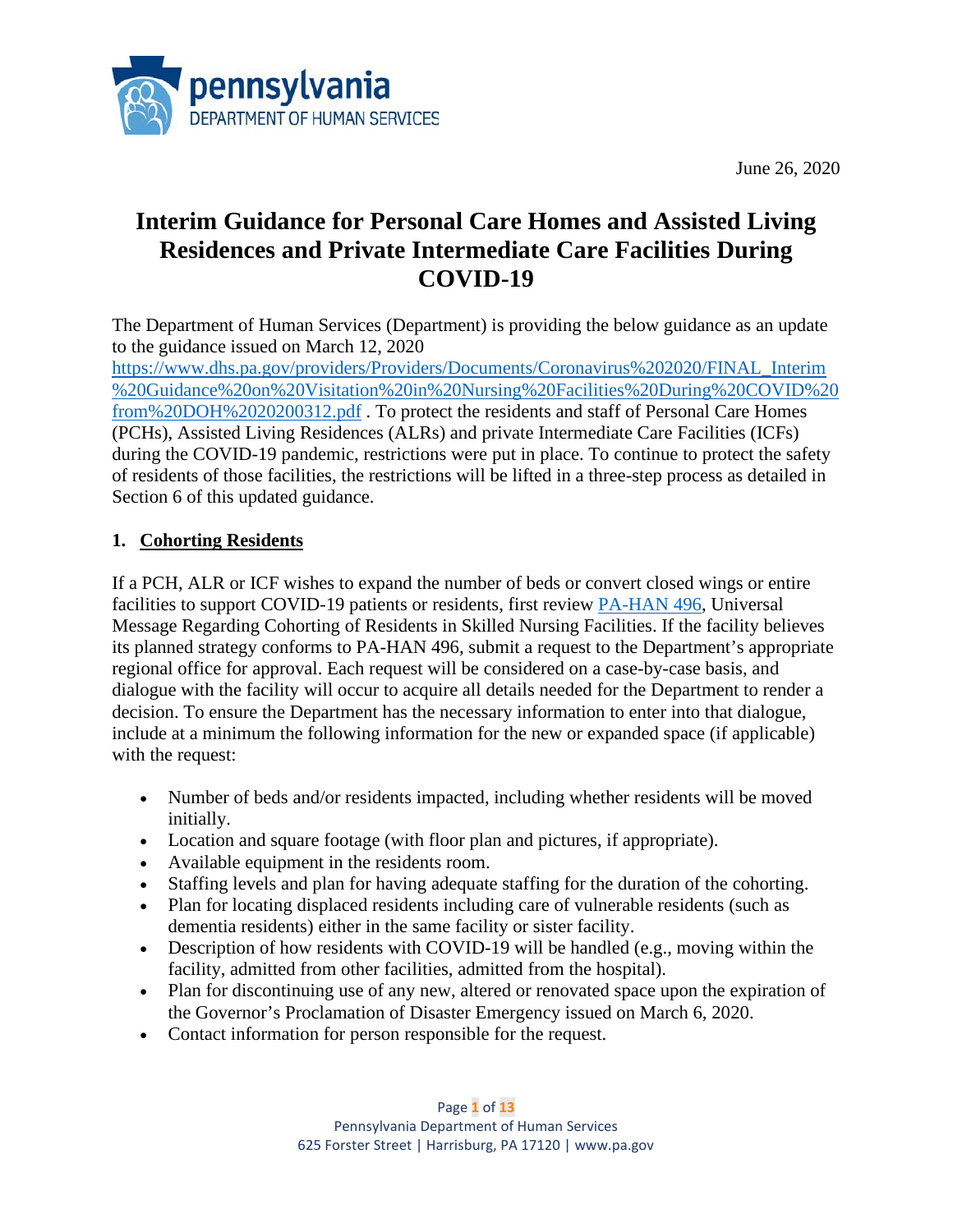

Upon submission of the request, a representative from the Department will reach out to the facility's contact person to discuss next steps. Questions regarding this process can be directed to the appropriate regional office.

# **2. Mandatory Reporting**

All ALRs and PCHs are required to use the COVID-19 Tracker to report all cases of COVID-19 in their facility. Negative and positive results are to be included. Instructions and the Tracker can be located at: [https://www.dhs.pa.gov/providers/Clearances-and-](https://www.dhs.pa.gov/providers/Clearances-and-Licensing/Pages/Personal-Care-Home-Licensing.aspx)[Licensing/Pages/Personal-Care-Home-Licensing.aspx](https://www.dhs.pa.gov/providers/Clearances-and-Licensing/Pages/Personal-Care-Home-Licensing.aspx) All facilities must update all data fields each day, including cumulative case counts (total counts identified in the facility since the beginning of the outbreak) where indicated.

All ICFs should follow reporting instructions issued by the Office of Developmental Programs (ODP) for residents and staff.

## **3. Infection Control and Personal Protective Equipment (PPE)**

- a. Review PPE guidelines with all staff.
- b. Screen residents and staff for fever and respiratory symptoms (using a checklist for employees such as the one developed by the [American Health Care Association and the](https://www.ahcancal.org/facility_operations/disaster_planning/Documents/COVID19-Screening-Checklist-SNF-Visitors.pdf)  [National Center for Assisted Living](https://www.ahcancal.org/facility_operations/disaster_planning/Documents/COVID19-Screening-Checklist-SNF-Visitors.pdf) or as described by the CDC https://www.cdc.gov/coronavirus/2019-ncov/hcp/infection-controlrecommendations.html). Staff should be screened at the beginning of every shift, and residents should be screened daily. All other personnel who enter the facility should be screened.
- c. Staff with even mild symptoms of COVID-19 should consult with their supervisor before reporting to work. If symptoms develop while working, staff must cease resident care activities and leave the work site immediately after notifying their supervisor, in accordance with facility policy.
- d. Minimize resident interactions with other personnel and contractors performing essential services (e.g., plumbers, electricians, etc.)
- e. Arrange for deliveries to areas where there is limited person-to-person interaction.
- f. Ensure cleaning practices comport with [CDC guidance.](https://www.cdc.gov/coronavirus/2019-ncov/community/organizations/cleaning-disinfection.html)
- g. Refer to the following for guidance on infection control and PPE use, including universal masking for all persons entering the facility: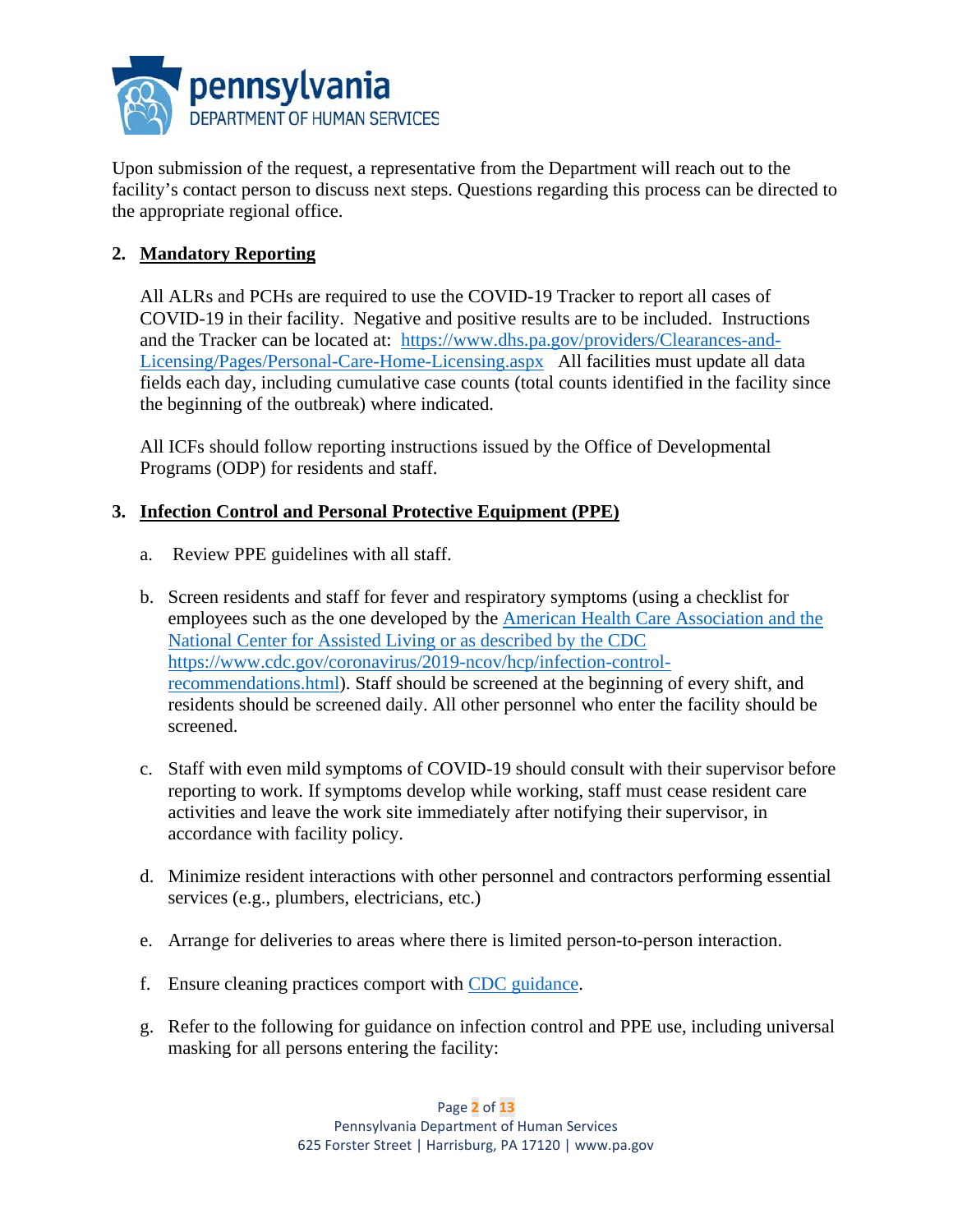

- o [HAN 497 Interim Infection Prevention and Control Recommendations for Patients](https://www.health.pa.gov/topics/Documents/HAN/2020-PAHAN-497-04-16-UPD-UPDATE_Univ.pdf)  [with Known or Patients Under Investigation for 2019 Novel Coronavirus \(COVID-](https://www.health.pa.gov/topics/Documents/HAN/2020-PAHAN-497-04-16-UPD-UPDATE_Univ.pdf)[19\) in a Healthcare Setting](https://www.health.pa.gov/topics/Documents/HAN/2020-PAHAN-497-04-16-UPD-UPDATE_Univ.pdf)
- o [HAN 492, Universal Masking of Healthcare Workers and Staff in Congregate Care](https://www.health.pa.gov/topics/Documents/HAN/2020-PAHAN-492-04-03-ALT-Universal%20Masking.pdf)  **[Settings](https://www.health.pa.gov/topics/Documents/HAN/2020-PAHAN-492-04-03-ALT-Universal%20Masking.pdf)**

# **4. Visitor Policies**

Facilities and residents of facilities that are not reopening as explained in Section 6 must follow the guidance in this section for visitors.

- a. To limit exposure to residents, restrict visitation as follows:
	- o Restrict all visitors, except those listed in Section 4b below.
	- o Restrict all volunteers, non-essential health care personnel and other non-essential personnel and contractors (e.g., barbers).
	- o Restrict cross-over visitation from Skilled Nursing Facility, Independent Living Facility and Continuing Care Community residents to the PCH, ALR or ICF. Ensure cross-over staff adhere to the facility's Infection Control Plan.
- b. The following personnel are permitted to access PCHs, ALRs and ICFs and must adhere to universal masking protocols in accordance with [HAN 492](https://www.health.pa.gov/topics/Documents/HAN/2020-PAHAN-492-04-03-ALT-Universal%20Masking.pdf) and [HAN 497:](https://www.health.pa.gov/topics/Documents/HAN/2020-PAHAN-497-04-16-UPD-UPDATE_Univ.pdf)
	- o Physicians, nurse practitioners, physician assistants, and other clinicians;
	- o Home health and dialysis services;
	- o The Department of Aging/Area Agency on Aging, including the Ombudsman, *where there is concern for serious bodily injury, sexual abuse, or serious physical injury*;
	- o Hospice services, clergy and bereavement counselors, who are offered by licensed providers within the PCH, ALR and ICF; and
	- o Department of Human Services or designees working on behalf of the Department.

## **5. Dining Services**

Facilities and residents of facilities that are not reopening as defined in Section 6 must follow the guidance in this section for dining.

- a. Provide in-room meal service for residents who are assessed to be *capable of feeding themselves* without supervision or assistance.
- b. Identify *residents at-risk for choking or aspiration* who may cough, creating droplets. Meals for these residents should be provided in their rooms with assistance. If meals cannot be provided in their rooms, the precautions outlined below must be taken for eating in a common area in addition to ensuring the residents remain at least six feet or more from each other.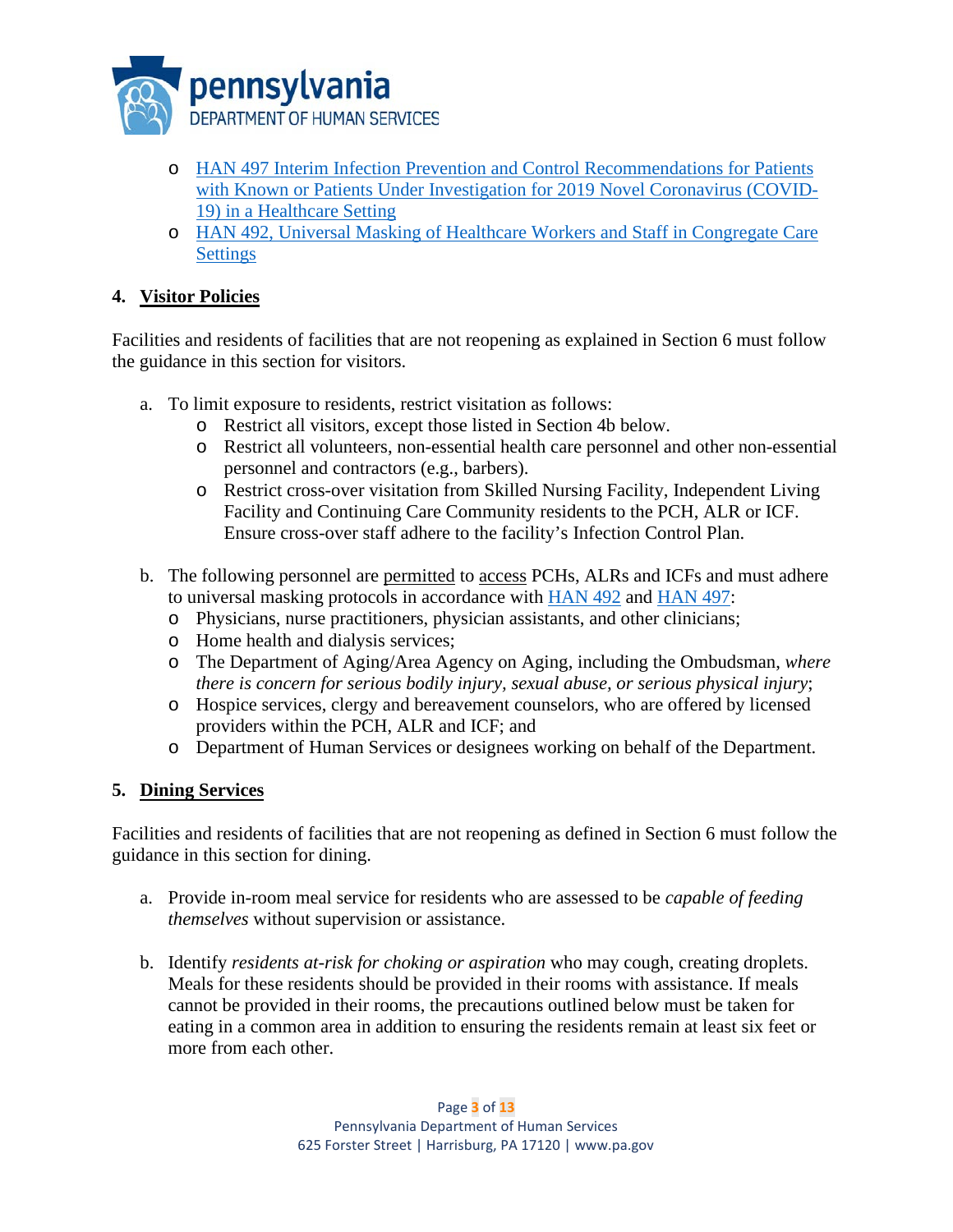

c. *Residents who need assistance with feeding* and eat in a common area should be spaced apart as much as possible, ideally six feet or more. Where it is not possible to have these residents six feet apart, no more than one resident who needs assistance with feeding may be seated at a table.

#### **Precautions When Meals Are Served in a Common Area**

- $\triangleright$  Stagger arrival times and maintain social distancing;
- $\triangleright$  Increase the number of meal services or offer meals in shifts to allow fewer residents in common areas at one time;
- $\triangleright$  Take appropriate precautions with eye protection and gowns for staff feeding the resident population at high-risk for choking, given the risk to cough while eating; and
- $\triangleright$  Staff members who are assisting more than one resident at the same time must perform hand hygiene with at least hand sanitizer each time when switching assistance between residents.

## **6. Reopening of PCHs, ALRs and ICFs**

To safely lift restrictions, the reopening has two primary components:

- Reopening prerequisites, requirements, and criteria (sections 6b-d); and
- Reopening "steps" (section 6e).

These components were developed based on the [Centers for Medicare and Medicaid Services](https://www.cms.gov/files/document/covid-nursing-home-reopening-recommendation-faqs.pdf)  [guidance on reopening nursing homes.](https://www.cms.gov/files/document/covid-nursing-home-reopening-recommendation-faqs.pdf) The prerequisites and requirements define the capability and capacity the facility must have to enter the reopening process. The criteria for moving forward and backward among the steps are defined, and the requirements associated with visitation are specified.

The word "Step" was intentionally chosen to differentiate it from the [White House's "Opening](https://www.whitehouse.gov/openingamerica/)  [Up America Again" Phases](https://www.whitehouse.gov/openingamerica/) to reopening, as well as [Governor Wolf's Phased Reopening Plan.](https://www.governor.pa.gov/process-to-reopen-pennsylvania/) If a county is in Governor Wolf's Yellow or Green phase, it is considered part of the White House's Phase 3. The "Steps" were developed to carefully allow PCHs, ALRs and ICFs to resume communal dining and activities, entry of volunteers, non-essential personnel and visitors, and outings in a measured approach. The Steps strike a balance between protecting residents' physical health (through incrementally reopening when it is safe) with their mental and emotional health (that necessitates visitation and communal activities).

Terms used in explaining reopening are defined in section 6a. Given the interrelated nature of these sections, it is recommended that each be read in coordination with the others.

#### a. **Terms Used in this Section**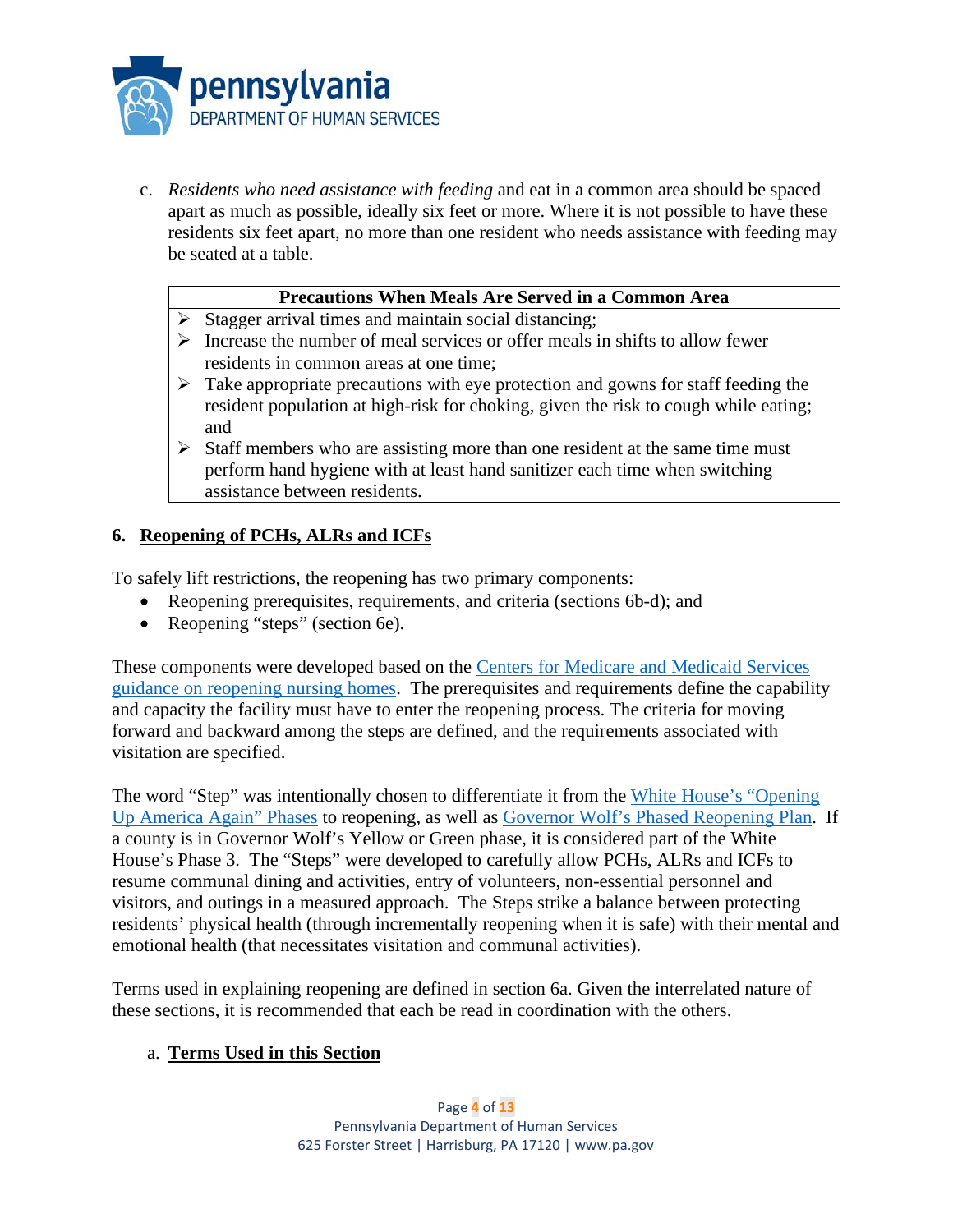

Terms used in section 6 are defined below:

- "**Cross-over visitation**" refers to visits from an individual residing in a PCH, ALR, ICF, independent living facility, skilled nursing facility or continuing care retirement community.
- "**Exposed residents**" refers to those residents with a known recent exposure to COVID-19 or who have had a positive test result for COVID-19 in the past 14 days.
- "**Neutral zone**" means a pass-through area (such as a lobby or hallway not in a red, yellow, or green zone per [HAN 509\)](https://www.health.pa.gov/topics/Documents/HAN/2020-PAHAN-509-UPDATE-Testing%20LTCF.pdf) and/or an area of the facility or facility grounds not typically occupied or frequented by residents with COVID-19 or exposed to COVID-19 (such as an outside patio area or a dining or activity room).
- "**New facility onset of COVID-19 cases**" refers to COVID-19 cases that originated in the facility, and not cases where the nursing home admitted individuals from a hospital with a known COVID-19 positive status, or unknown COVID-19 status but became COVID-19 positive within 14 days after admission. In other words, if the number of COVID-19 cases increases because a facility is admitting residents from the hospital AND they are practicing effective Transmission-Based Precautions to prevent the transmission of COVID-19 to other residents, that facility may still advance through the steps of reopening. However, if a resident contracts COVID-19 within the facilty without a prior hospitalization within the last 14 days, the facility will be deemed to have new facility onset of COVID-19.
- "**Non-essential personnel**" includes contractors and other non-essential personnel such as barbers and hair stylists.
- **"Screening"** includes checking for fever and [symptoms of COVID-19](https://www.cdc.gov/coronavirus/2019-ncov/symptoms-testing/symptoms.html?CDC_AA_refVal=https%3A%2F%2Fwww.cdc.gov%2Fcoronavirus%2F2019-ncov%2Fabout%2Fsymptoms.html) and asking questions about possible exposure.
- "**Social distancing**" is the practice of increasing the physical space between individuals and decreasing the frequency of contact to reduce the risk of spreading COVID-19 (ideally to maintain at least 6 feet between all individuals, even those who are asymptomatic).
- "**Unexposed to COVID-19**" refers to an individual who has no known recent exposure to COVID-19 or has not had a positive test result for COVID-19 in the past 14 days.
- "**Universal masking**" means the protocols set forth in PA-HANs [492](https://www.health.pa.gov/topics/Documents/HAN/2020-PAHAN-492-04-03-ALT-Universal%20Masking.pdf) and [497,](https://www.health.pa.gov/topics/Documents/HAN/2020-PAHAN-497-04-16-UPD-UPDATE_Univ.pdf) with homemade cloth masks being acceptable for visitors.
- " **Visitors**" includes individuals from outside of the facility as well as cross-over visitors.
- "**Volunteer**" is an individual who is a part of the facility's established volunteer program.

# b. **Reopening Prerequisites and Requirements**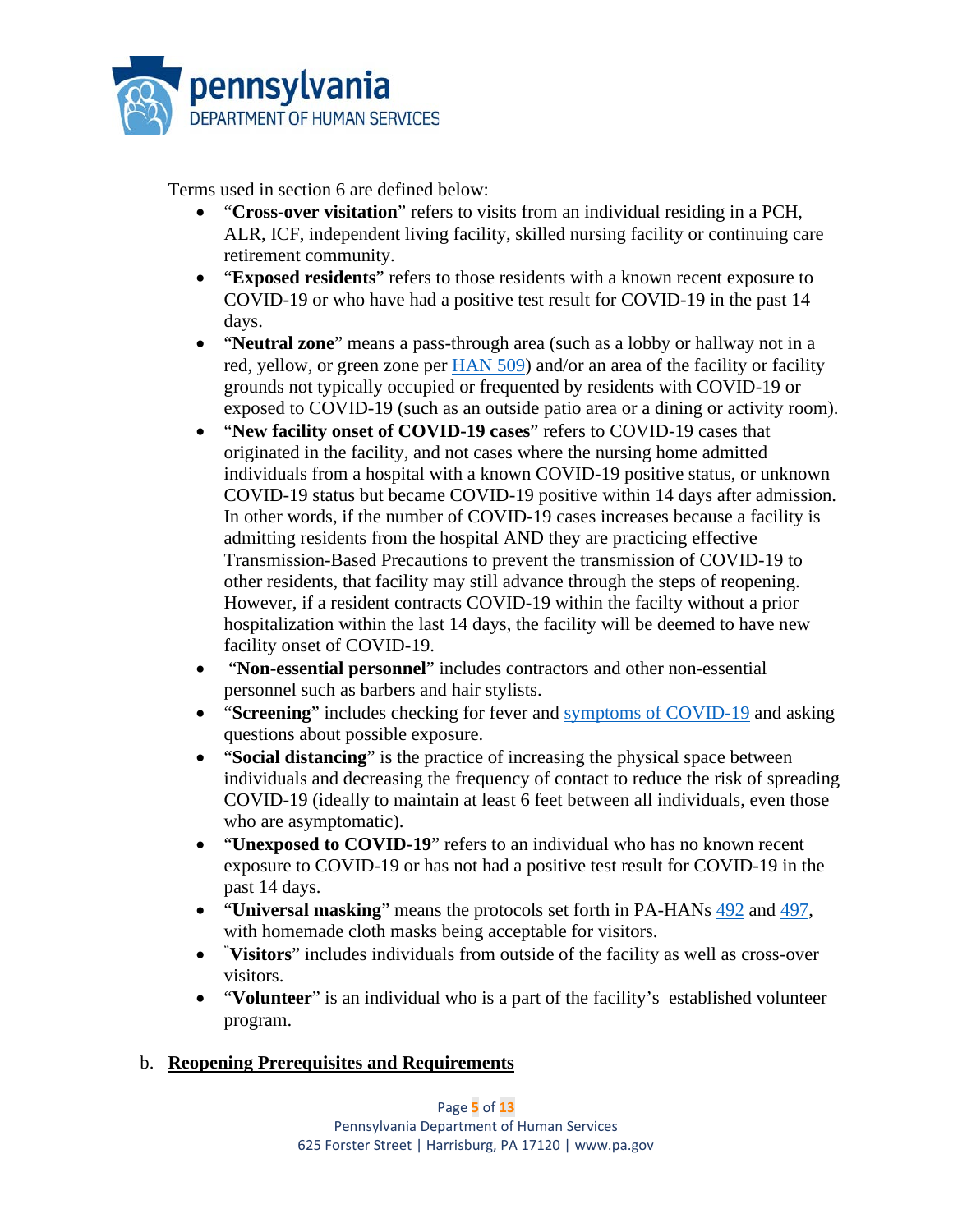

Consistent with [CMS guidelines,](https://www.cms.gov/files/document/qso-20-30-nh.pdf) the Department will inpsect those PCHs, ALRs and ICFs that experienced a COVID-19 outbreak prior to reopening to ensure the facility is adequately preventing transmission of COVID-19. In order to enter the reopening process, the facility must meet the following prerequisites and the requirements for entering either Step 1 or Step 2. Once those prerequisites and requirements are met, the facility must notify the Department's program office Regional Director via email that they are entering the reopening process, providing the date and step at which the facility is entering. ICFs must notify ODP through [RA-PWODPEMRGNCYSPRQ@pa.gov](mailto:RA-PWODPEMRGNCYSPRQ@pa.gov)

1) Prerequisites:

All the following prerequisites must be met:

- Develop a Reopening Implementation Plan. The Plan must be posted on the facility's website, if they have an existing website, or otherwise available to all residents, families, advocates such as the Ombudsman and the Department upon request. The Implementation Plan shall include, at a minimum, the following components:
	- o A testing plan that, at minimum:
		- Complies with the Order of the Secretary of the Pennsylvania Department of Health Directing Testing at Long-Term Care Facilities, issued June 26, 2020, and has already been implemented to conduct baseline Universal testing;
		- Describes the capacity to administer COVID-19 diagnostic tests to all residents showing symptoms of COVID-19 within 24 hours;
		- Describes the capacity to administer COVID-19 diagnostic test to all residents and staff if the facility experiences an outbreak;
		- Describes the capacity to administer COVID-19 diagnostic tests to all staff, including asymptomatic staff;
		- Describes a procedure for addressing needed testing of nonessential staff and volunteers; and
		- Describes a procedure for addressing residents or staff that decline or are unable to be tested.
	- o A plan to cohort or isolate residents diagnosed with COVID-19 in accordance with [PA-HAN 509](https://www.health.pa.gov/topics/Documents/HAN/2020-PAHAN-509-UPDATE-Testing%20LTCF.pdf) pursuant to Section 1 of this guidance.
	- o A written screening protocol for all staff during each shift, each resident on a daily basis, and all persons (visitors, volunteers, non-essential personnel, and essential personnel) entering the facility or facility grounds.A plan to ensure and a current cache of an adequate supply of personal protective equipment for staff (based on the type of care expected to be provided).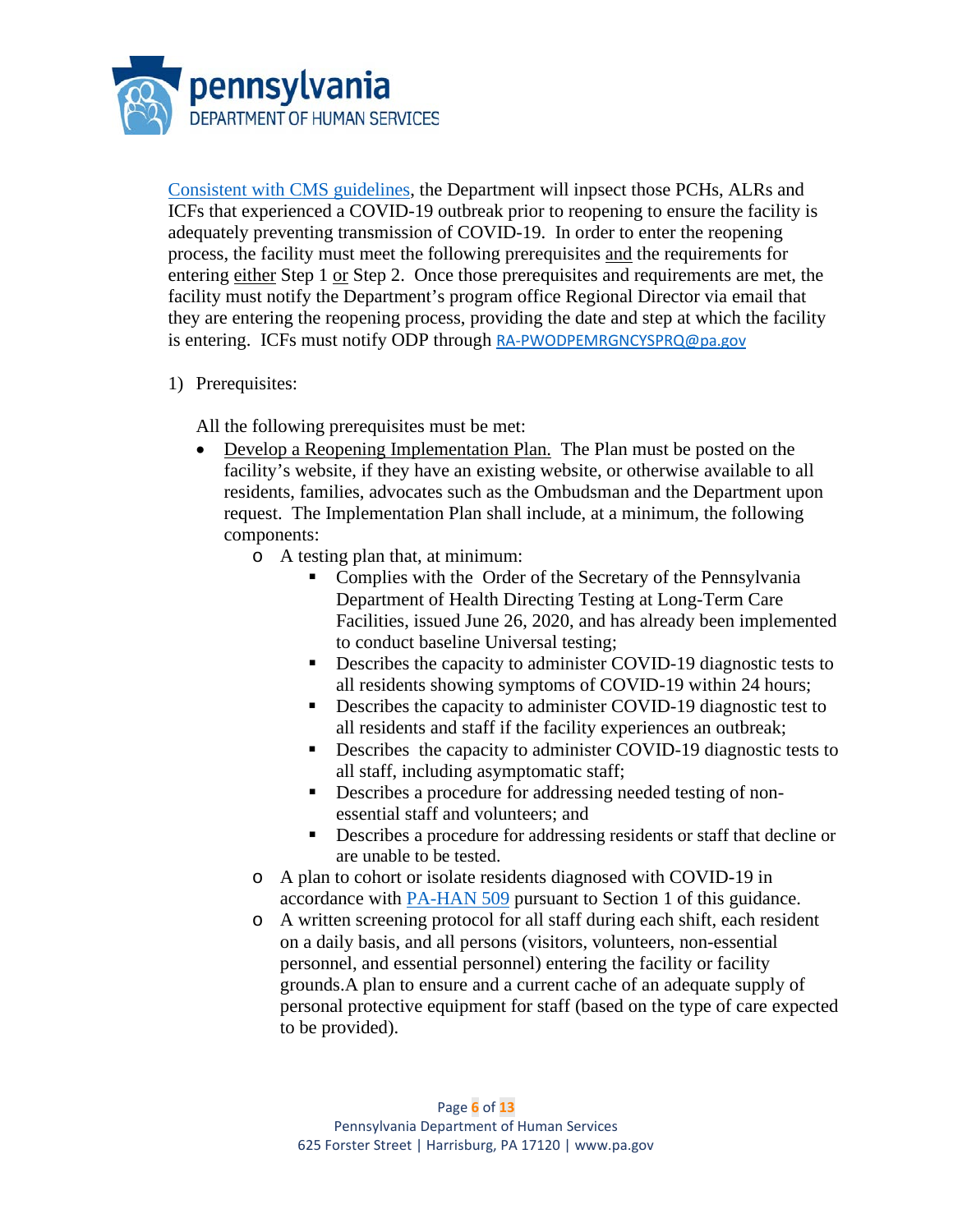

- o A plan to ensure and the current status of adequate staffing to avoid staffing shortages, and confirmation that the facility is not under a contingency staffing plan.
- o A plan to allow for communal dining and activities to resume pursuant to the guidance provided in Section 6e "Step to Reopen."
- o A plan to allow visitationto begin, pursuant to the guidance provided in Section 6d "Visitation Requirements," no later than 28 days after the date the county in which the facility is located moved into the green phase and all other prerequisite criteria are met. An additional 10 days is allowable, if needed to address the risks and complications of the facilitiy's current situation.
- o A plan to halt all reopening facilities if the county in which the facility is located is reverted to the [Red Phase of the Governor's Reopening Plan.](https://www.governor.pa.gov/process-to-reopen-pennsylvania/)
	- To begin reopening, a facility must be in a Yellow or Green county per the Governor's Reopening Plan.
- 2) Requirements for Initial Reopening:
	- To **enter** the reopening process at **Step 1**, the facility must meet all the prerequisites.
	- To **enter** the reopening process at **Step 2 (that is, the PCH, ALR and ICF skips Step 1 and moves immediately into Step 2)**, the facility must meet all the prerequisites AND have the absence of any new facility onset of COVID-19 cases (resident or staff) for 14 consecutive days since baseline COVID-19 testing.

## c. **Criteria for Advancing to and Regressing from Next Step**

The following criteria will be applied to determine movement among steps of the reopening process. Each time a facility moves from one step to another, the PCH or ALR must notify the Department's program office Regional Director. ICFs must notify ODP through [RA-PWODPEMRGNCYSPRQ@pa.gov](mailto:RA-PWODPEMRGNCYSPRQ@pa.gov)

1) From the date the facility enters Step 1, if there is no new facility onset of COVID-19 cases for 14 consecutive days the facility may move to Step 2.

If at any point during Step 1 (14 consecutive days) there is a new facility onset of COVID-19 cases the facility must cease Step 1 reopening and return to the guidance described in Sections 4 and 5 relating to visitors and dining, respectively. Moving back to the guidance described in Sections 4 and 5 restarts the 14-day period. After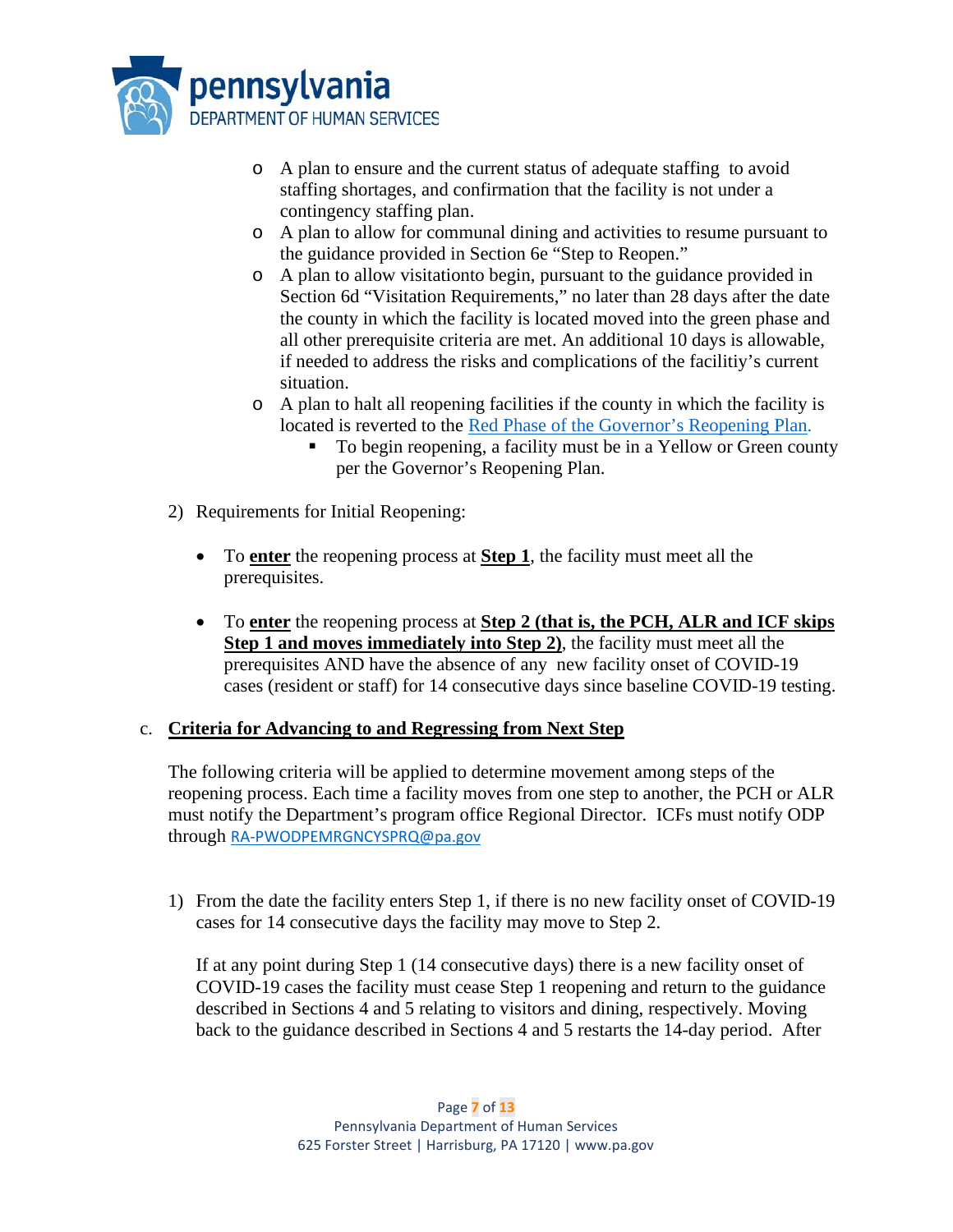

the new 14-day period, if there is no new facility onset of COVID-19 cases the facility may reinitiate Step 1.

2) From the date the facility enters Step 1, if there is no new facility onset of COVID-19 cases for 14 consecutive days the facility may move to Step 2.

If at any point during Step 2 (14 consecutive days) there is a new facility onset of COVID-19 cases the facility must cease Step 1 and Step 2 reopening and return to the guidance described in Section 4 and 5 relating to visitors and dining, respectively. Moving back to the guidance described in Sections 4 and 5 restarts the 14-day period . After the new 14-day period, if there is no new facility onset of COVID-19 cases the facility may reinitiate Step 1.

3) From the date the facility enters Step 2, if there is no new facility onset of COVID-19 cases for 14 consecutive days the facility may **move to Step 3**.

If at any point during Step 3 there is a new facility onset of COVID-19 cases, the facility must cease Step 1, 2, and 3 reopening and return to the guidance described in Section 4 and 5 relating to visitors and dining, respectively. Moving back to the guidance described in Sections 4 and 5 restarts the 14-day period count. After the new 14-day period, if there is no new facility onset of COVID-19 cases the facility may reinitiate Step 1.

4) If a county in which a facility is located returns to the Red Phase, the PCH, ALR and ICF must return to the guidance described in Section 4 and 5 relating to visitors and dining, respectively. When the county moves back to the Yellow Phase, the facility may enter reopening again only when the prerequisites and requirements in Section 6b are also met.

#### d. **Visitation Requirements**

For visitation to be permitted under Steps 2 and 3 (as described in Section 6e), a facility must establish and enforce a visitation plan that meets the following requirements while ensuring that visitation and the facility's operations remain safe:

- 1) Establish a schedule of visitation hours.
- 2) Designate a specific visitation space in a neutral zone, ensuring that visitors can access that area passing only through other neutral zones. Where possible, use a specified entrance and route for visitors.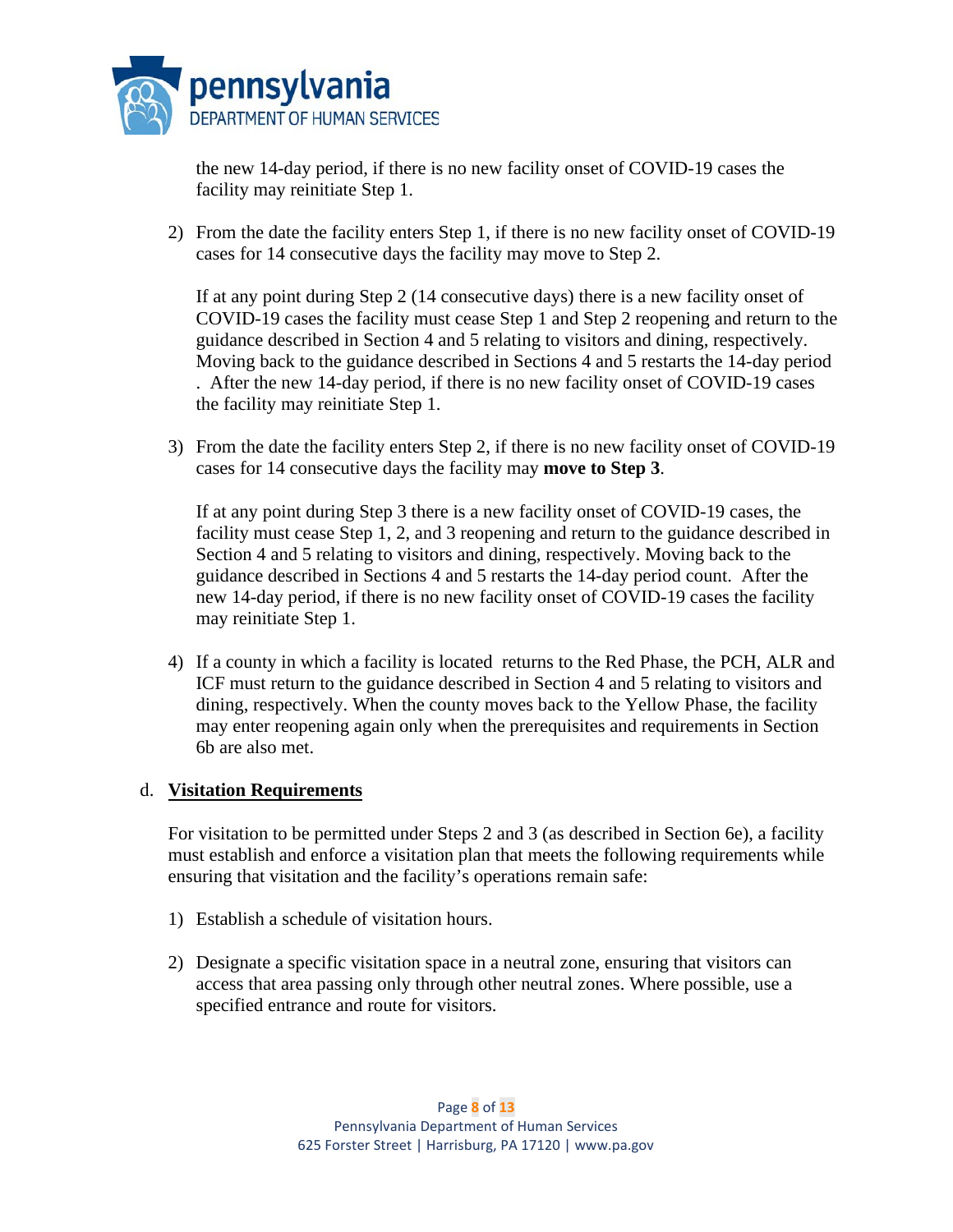

- a) Outdoor visitation is strongly preferred when weather and resident appropriate. The facility should have a plan for how visitation will safely occur in neutral zones in the event of severe weather (e.g. rain, excessive heat or humidity, etc.).
- 3) For the outdoor visitation area, ensure coverage from inclement or excessive weather, such as a tent, canopy, or other shade or coverage.
- 4) Ensure adequate staff or volunteers to schedule and screen visitors, assist with transportation and transition of residents, monitor visitation, and wipe down visitation areas after each visit. The facility may leverage technology to use volunteers to perform scheduling activities remotely.
- 5) Establish and maintain visitation spaces that provide a clearly defined six-foot distance between the resident and the visitor(s).
- 6) Determine the allowable number of visitors per resident based on the facility's capability to maintain social distancing and infection control protocols.
- 7) Use an EPA-registered disinfectant to wipe down visitation area between visits.
- 8) Determine those residents who can safely accept visitors at Steps 2 and 3.
- 9) Prioritize scheduled visitation for residents with diseases that cause progressive cognitive decline (e.g., Alzheimer's disease) and residents expressing feelings of loneliness.
- 10) Provide facemask to resident (if they are able to comply) to wear during visit.
- 11) Children are permitted to visit when accompanied by an adult visitor, within the number of allowable visitors as determined by the facility. Adult visitors must be able to manage children, and children older than 2 years of age must wear a facemask during the entire visit. Children must also maintain strict social distancing.
- 12) Ensure compliance with the following requirements for visitors:
	- a) Establish and implement protocols for screening visitors for signs and symptoms of COVID-19. Do not permit visitors to access facility or facility grounds if they do not pass screening.
	- b) Provide alcohol-based sanitizer to each visitor and demonstrate how to use it appropriately, if necessary.
	- c) Visitors must:
		- Wear a face covering or facemask during the entire visit;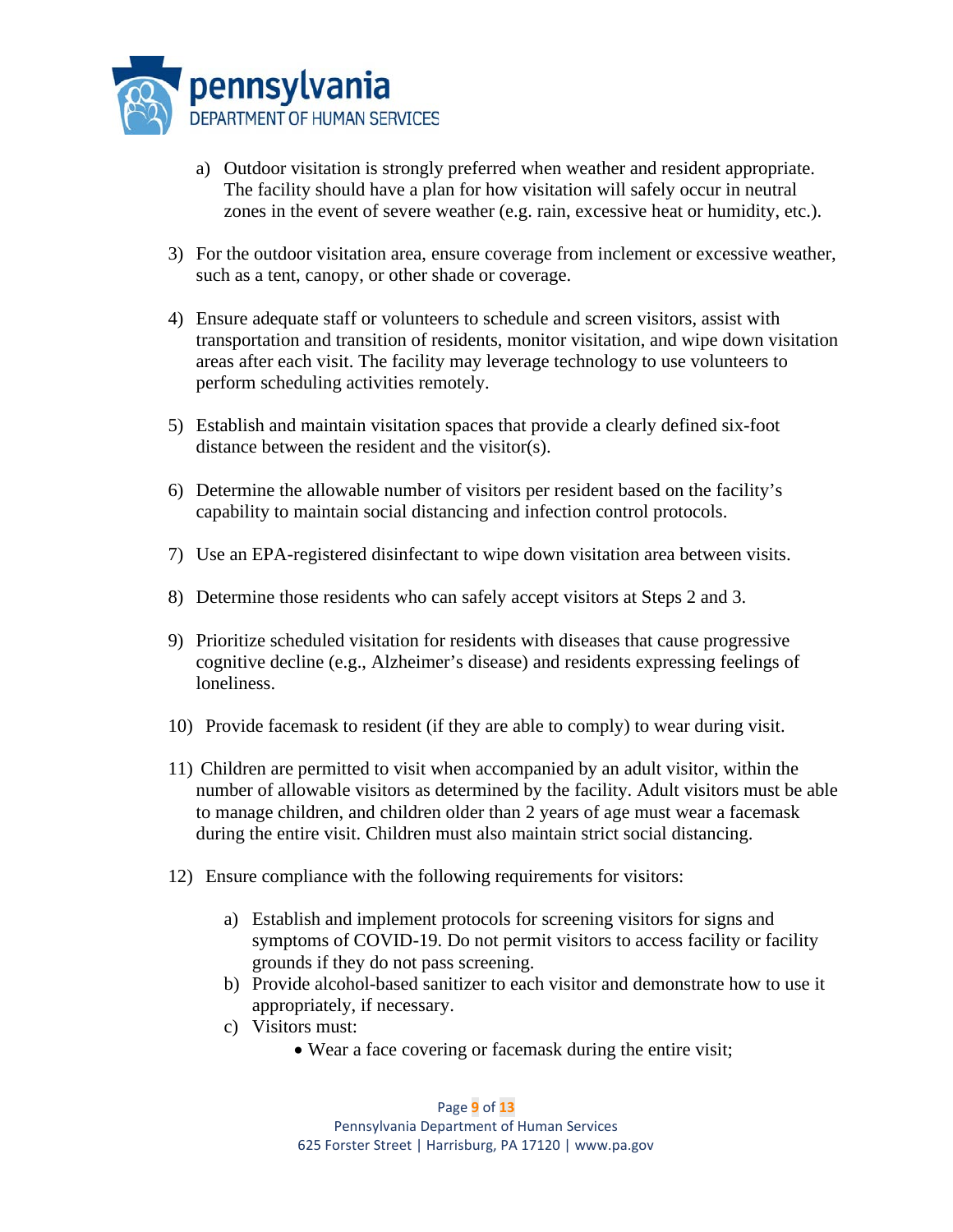

- Use alcohol-based sanitizer before and after visit;
- Stay in designated facility locations;
- Sign in and provide contact information;
- Sign out upon departure; and
- Adhere to screening protocols.

#### e. **Steps to Reopen**

The following steps provide an incremental lifting of restrictions. The prerequisites and requirements to enter reopening are detailed in Section 6b, and the criteria for advancing (or retreating) a Step are detailed in Section 6c. Further detail on visitation requirements is provided in Section 6d.

|                        | Step 1                                                                     | Step 2                   | Step 3                   |  |
|------------------------|----------------------------------------------------------------------------|--------------------------|--------------------------|--|
| $Dim$ ing <sup>1</sup> | Communal dining is limited to residents unexposed to COVID-19. Those       |                          |                          |  |
|                        | residents may eat in the same room with social distancing (limited         |                          |                          |  |
|                        | number of people at tables and spaced by at least six feet). Adhere to the |                          |                          |  |
|                        | Precautions When Meals Are Served in a Common Area in Section 5            |                          |                          |  |
|                        | of this guidance. All other residents must adhere to the restrictions in   |                          |                          |  |
|                        | Section 5, Dining Services when not in the Reopening Process.              |                          |                          |  |
| <b>Activities</b>      | Limited activities                                                         | Limited activities may   | Activities may be        |  |
|                        | may be conducted                                                           | be conducted with no     | conducted with residents |  |
|                        | with no more than                                                          | more than ten residents  | unexposed to COVID-      |  |
|                        | <i>five</i> residents                                                      | unexposed to COVID-      | 19. Social distancing,   |  |
|                        | unexposed to                                                               | 19. Social distancing,   | hand hygiene, and        |  |
|                        | COVID-19.                                                                  | hand hygiene, and        | universal masking are    |  |
|                        | Social distancing,                                                         | universal masking are    | required.                |  |
|                        | hand hygiene, and                                                          | required.                |                          |  |
|                        | universal masking                                                          |                          |                          |  |
|                        | are required.                                                              |                          |                          |  |
| Non-                   | Adhere to                                                                  | Non-essential personnel  | Non-essential personnel  |  |
| <b>Essential</b>       | restrictions in                                                            | are allowed as           | are allowed with         |  |
| <b>Personnel</b>       | Section 4, Visitor                                                         | determined necessary by  | screening and additional |  |
|                        | Policies when                                                              | the facility, with       | precautions including    |  |
|                        | Not in the                                                                 | screening and additional | social distancing, hand  |  |
|                        | Reopening                                                                  | precautions including    | hygiene, and universal   |  |
|                        | Process.                                                                   | social distancing, hand  | masking. Barber and hair |  |
|                        |                                                                            | hygiene, and universal   | stylist services are     |  |
|                        |                                                                            | masking. Services for    | permitted for residents  |  |
|                        |                                                                            | exposed residents adhere | unexposed to COVID-      |  |

<span id="page-9-0"></span><sup>&</sup>lt;sup>1</sup> Communal dining is the same for all steps of reopening.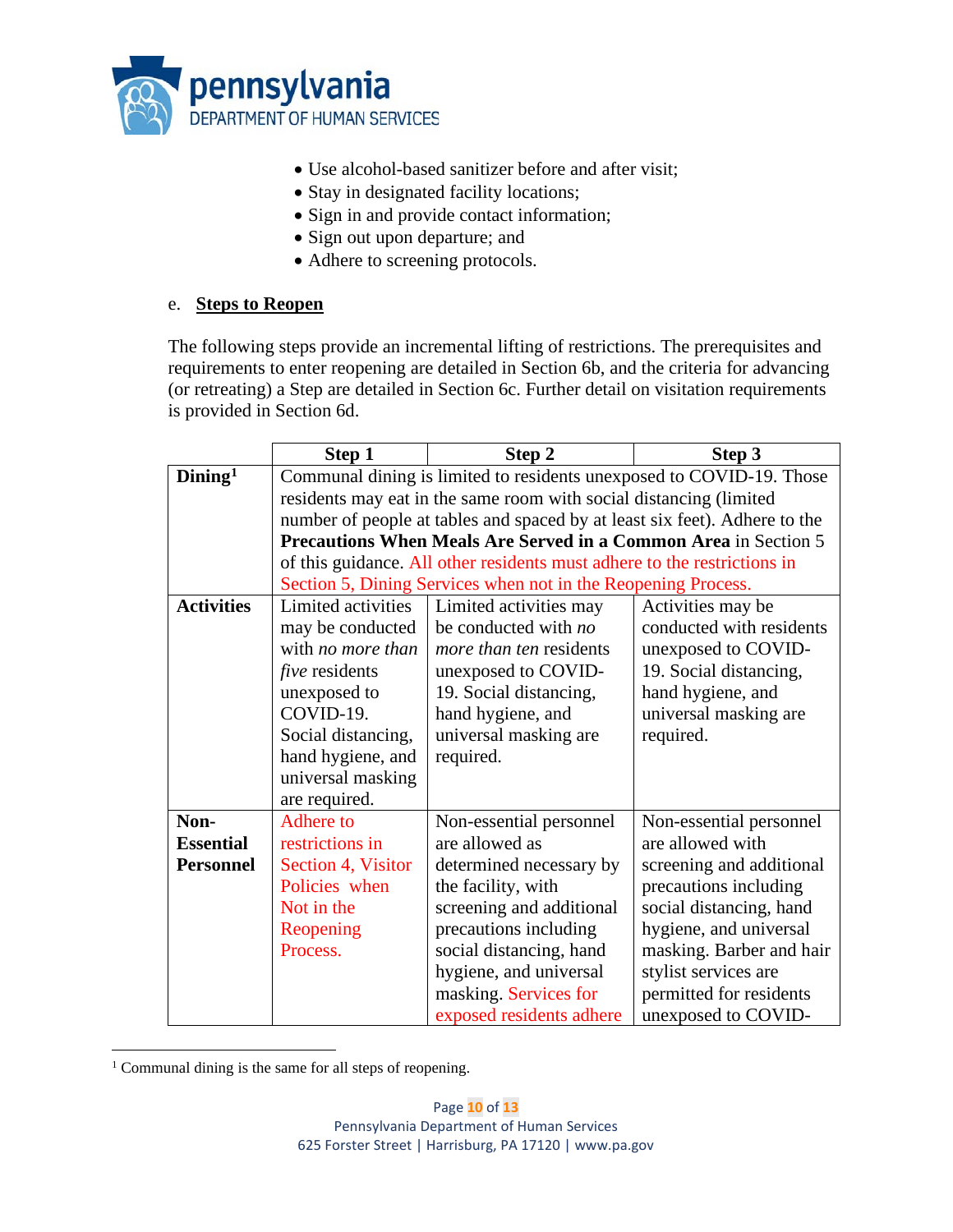

|                   | Step 1                                                                                                   | Step 2                                                                                                                                                                                                                                                                                                                                      | Step 3                                                                                                                                                                                                                                                                                                                                                                                     |
|-------------------|----------------------------------------------------------------------------------------------------------|---------------------------------------------------------------------------------------------------------------------------------------------------------------------------------------------------------------------------------------------------------------------------------------------------------------------------------------------|--------------------------------------------------------------------------------------------------------------------------------------------------------------------------------------------------------------------------------------------------------------------------------------------------------------------------------------------------------------------------------------------|
|                   |                                                                                                          | to the restrictions in<br>Section 4, Visitor<br>Policies When Not In the<br>Reopening Process.                                                                                                                                                                                                                                              | 19, at the facility's<br>discretion. Facility must<br>establish protocols in the<br><b>Implementation Plan for</b><br>barber or hair stylists<br>including PPE and<br>ensuring six feet<br>between residents<br>receiving services.<br>Services for all other<br>residents adhere to the<br>restrictions in Section 4,<br><b>Visitor Policies when not</b><br>in the Reopening<br>Process. |
| <b>Volunteers</b> | Adhere to<br>restrictions in<br>Section 4, Visitor<br>Policies when not<br>in the Reopening.<br>Process. | Volunteers are allowed<br>only for the purpose of<br>assisting with outdoor<br>visitation protocols <sup>2</sup> and<br>may only conduct<br>volunteer duties with<br>residents unexposed to<br>COVID-19. Screening,<br>social distancing, and<br>additional precautions<br>including hand hygiene<br>and universal masking<br>are required. | Volunteers are allowed<br>but may only conduct<br>volunteer activities with<br>residents unexposed to<br>COVID-19. Screening,<br>social distancing, and<br>additional precautions<br>including hand hygiene<br>and universal masking<br>are required.                                                                                                                                      |
| <b>Visitors</b>   | Adhere to<br>restrictions in<br>Section 4, Visitor<br>Policies when not<br>in the Reopening<br>Process.  | Outdoor visitation<br>(weather permitting) is<br>allowed in neutral zones<br>to be designated by the<br>facility. If weather does<br>not permit outdoor<br>visitation, indoor<br>visitation is allowed in<br>neutral zones to be<br>designated by the facility<br>and defined in the                                                        | Indoor visitation is<br>allowed in neutral zones<br>to be designated by the<br>facility. Visitation is<br>limited to residents<br>unexposed to COVID-<br>19. Visiting in a<br>resident's room (within<br>facility's established<br>protocols) is permitted<br>only if the resident is                                                                                                      |

<span id="page-10-0"></span><sup>2</sup> Outdoor visitation protocols could include scheduling of visits, transporting (but not lifting) residents and monitoring visitation.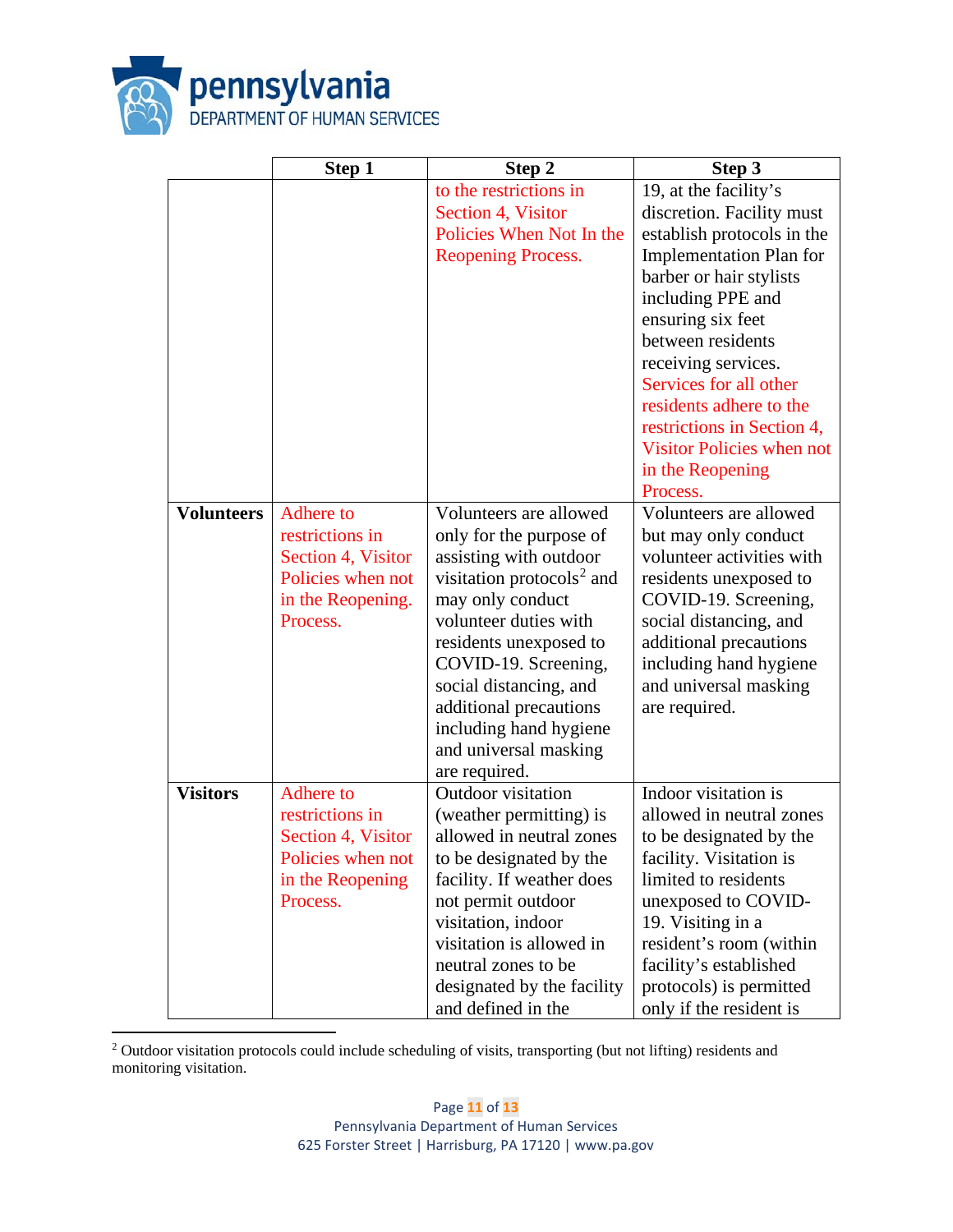

|                | Step 1              | Step 2                     | Step 3                                            |
|----------------|---------------------|----------------------------|---------------------------------------------------|
|                |                     | Implementation Plan.       | unable to be transported                          |
|                |                     | Visitation is limited to   | to designated area.                               |
|                |                     | residents unexposed to     | Screening and additional                          |
|                |                     | COVID-19. Review           | precautions including                             |
|                |                     | Section 6e for additional  | hand hygiene and                                  |
|                |                     | requirements. Visitation   | universal masking are                             |
|                |                     | for exposed residents      | required. Space between                           |
|                |                     | adhere to the restrictions | visitor(s) and resident                           |
|                |                     | in Section 4, Visitor      | (and other groups of                              |
|                |                     | Policies Not Impacted by   | visitors/resident) must be                        |
|                |                     | the Reopening Process.     | at least six feet.                                |
|                |                     |                            | Visitation time is                                |
|                |                     |                            | scheduled, and facility                           |
|                |                     |                            | determines appropriate                            |
|                |                     |                            | number of visitors to                             |
|                |                     |                            | meet visitation                                   |
|                |                     |                            | requirements. Visitation                          |
|                |                     |                            | is not permitted during                           |
|                |                     |                            | mealtimes. Cross-over                             |
|                |                     |                            | visitation is only                                |
|                |                     |                            | permitted if there is no                          |
|                |                     |                            | new facility onset of                             |
|                |                     |                            | COIVD-19 in the facility                          |
|                |                     |                            | in which the cross-over                           |
|                |                     |                            | visitor resides. Visitation                       |
|                |                     |                            | for all other residents                           |
|                |                     |                            | adhere to the restrictions                        |
|                |                     |                            | in Section 4, Visitor<br>Policies Not Impacted by |
|                |                     |                            | the Reopening Process.                            |
| <b>Outings</b> | <b>Adhere</b> to    | Adhere to restrictions in  | Outings are allowed only                          |
|                | restrictions in     | Section 4, Visitor         | for residents unexposed                           |
|                | Section 4, Visitor  | Policies Not Impacted by   | to COVID-19. Outings                              |
|                | <b>Policies Not</b> | the Reopening.             | limited to no more than                           |
|                | Impacted by the     |                            | the number of people                              |
|                | Reopening.          |                            | where social distancing                           |
|                |                     |                            | between residents can be                          |
|                |                     |                            | maintained. Appropriate                           |
|                |                     |                            | hand hygiene, and                                 |
|                |                     |                            | universal masking are                             |
|                |                     |                            | required. Outings for all                         |